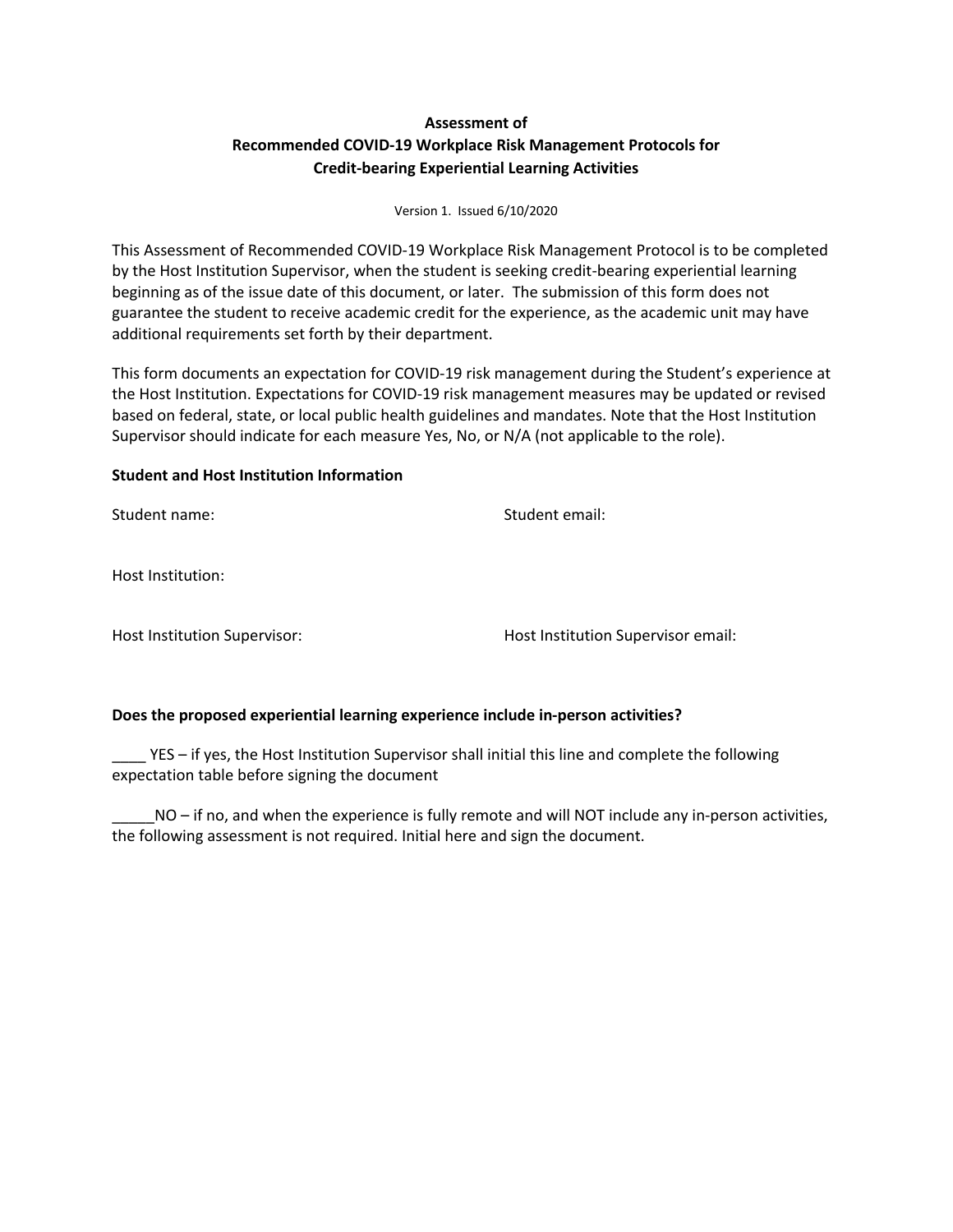| Expectation of measures to be taken by the Host Institution and Student |                                                                                                                                                                                                                                                                                                                                                                                                                                                                                                                     | <b>Site Supervisor</b> |           |     |
|-------------------------------------------------------------------------|---------------------------------------------------------------------------------------------------------------------------------------------------------------------------------------------------------------------------------------------------------------------------------------------------------------------------------------------------------------------------------------------------------------------------------------------------------------------------------------------------------------------|------------------------|-----------|-----|
|                                                                         |                                                                                                                                                                                                                                                                                                                                                                                                                                                                                                                     | <b>YES</b>             | <b>NO</b> | N/A |
| 1.                                                                      | The Host Institution will share with the student its COVID-19 related safety<br>guidance, including any obligation or expectation about COVID-19 testing or<br>contact tracing and will provide training to the Student regarding the Host<br>Institutions policies and procedures related to COVID-19. The Student will be<br>supported and expected to follow guidance provided by the host institution,<br>University, and/or Centers for Disease Control and Prevention (CDC),<br>whichever is more protective. |                        |           |     |
| 2.                                                                      | The Student will be supported and expected to practice physical distancing by<br>maximizing physical distance (no less than 6 ft.) between personnel or public.<br>Maximum occupancy in facilities will be determined by measures of physical<br>distancing (e.g., 6 ft).                                                                                                                                                                                                                                           |                        |           |     |
| 3.                                                                      | The Student will be supported and expected to not attend gatherings of more<br>than 10 people.                                                                                                                                                                                                                                                                                                                                                                                                                      |                        |           |     |
|                                                                         | 4. The Student will be supported and expected to wash their hands immediately<br>before and after their time at the facility, and regularly while at the facility,<br>following CDC guidelines.                                                                                                                                                                                                                                                                                                                     |                        |           |     |
| 5.                                                                      | The Student will be supported and expected to wear a face covering when<br>indoors except when working alone in a private office or private vehicle. If the<br>Student is using a reusable mask, the mask needs to be cleaned every day for<br>next-day use, following CDC guidelines.                                                                                                                                                                                                                              |                        |           |     |
| 6.                                                                      | Workspaces (office desks, lab benches, biosafety cabinet work surfaces, etc.)<br>and common touchpoint surfaces (keyboards, door handles, touchscreens,<br>chairs, etc.) will be disinfected by team members, including the Student,<br>before and after each use and daily, following CDC guidelines.                                                                                                                                                                                                              |                        |           |     |
|                                                                         | 7. To the extent necessary for the job being performed, the Student will be<br>supported and expected to wear gloves or other PPE.                                                                                                                                                                                                                                                                                                                                                                                  |                        |           |     |
| 8.                                                                      | Students will NOT provide service to individuals with known COVID-19 or, in<br>the case of clinical placements, for patients with symptoms that may be due<br>to COVID-19.                                                                                                                                                                                                                                                                                                                                          |                        |           |     |
| 9.                                                                      | If the Student feels ill or displays any COVID-19 symptoms, they will be<br>supported and expected to stay home suspend all on-site activities and<br>continue to self-monitor for COVID-19 symptoms for at least 14 days.                                                                                                                                                                                                                                                                                          |                        |           |     |